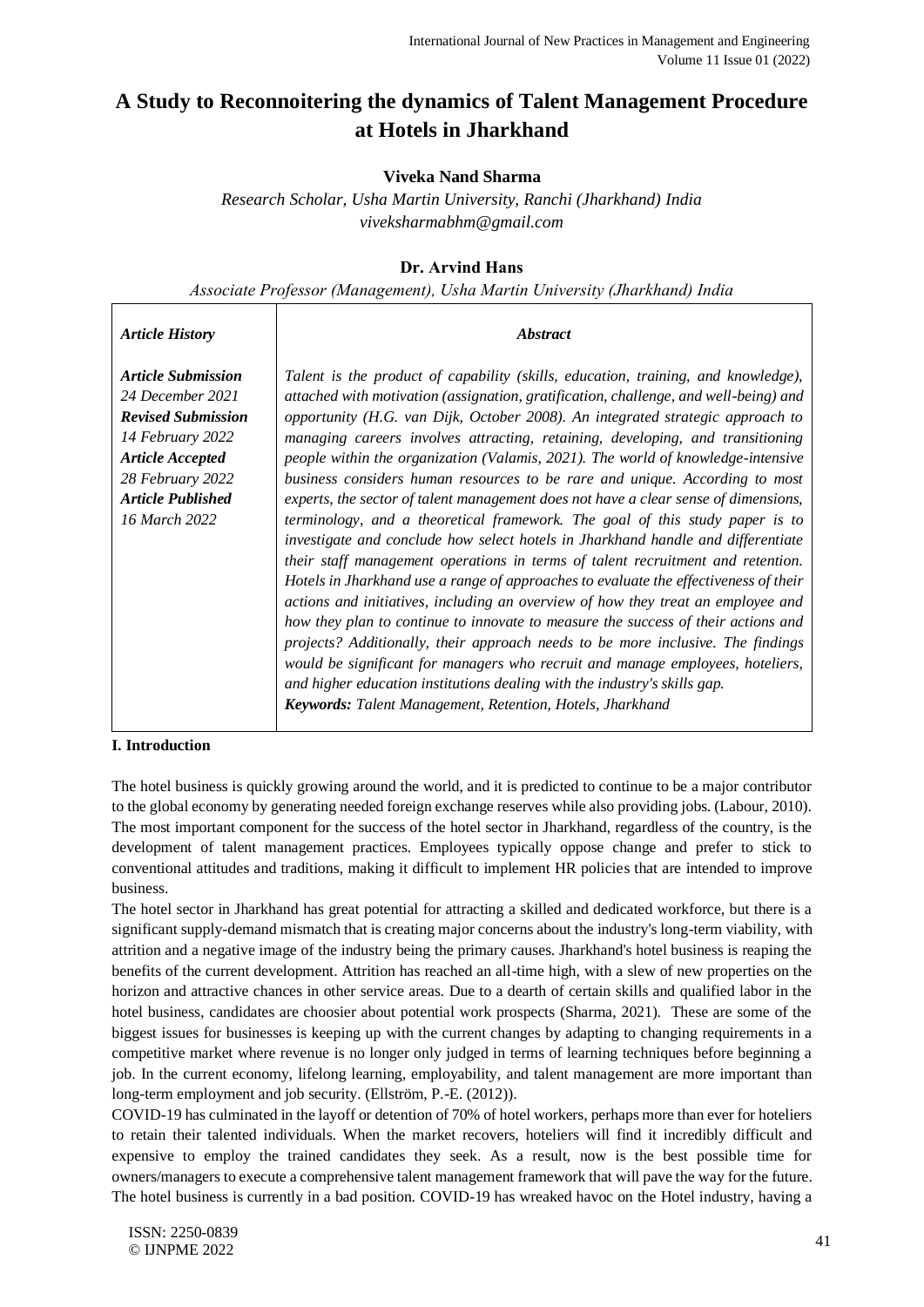devastating impact on hotels from coast to coast (bakertilly, 2020). The capacity to manage employees successfully has become vital in the present business environment since talent is considered one of the most important drivers of any hotel's success. However, in several industry situations, there is an absence of lucidity around the idea of ability. Besides, because the inn business is client-centered and dependent on low-wage work, having the option to appropriately characterize and oversee ability would help the organization's intensity (Kaewsaeng-On, 2016).

The article aims to reconnoitre prevailing hypothetical standpoints on talent management toward pitching light on TM practices at select hotels in Jharkhand, by way of well to propose guidelines towards forthcoming TM research. The current study was led and supported by the goal of clarifying talent management and the endeavour to connect talent management practices with academic literature. We developed and suggested a talent management approach that included identifying potential and star performer individuals, building a team of talented employees, offering advancement systems, and evolving retention strategies by merging all of the views.

#### **II. Theoretical Background of Talent Management**

The growth of management theory has affected the development and direction of human resource management. Talent management is characterized as a foundation (Sparrow, Scullion, & Tarique, 2014) since the situation takes organized viewpoints besides observes from several domains like human resource management. The widely held revisions in the Talent Management field reinforced a viewpoint based on facts. Many such study discoveries, which are important from a resource-based standpoint (Barney, 1991; Barney & Wright, 1998), remained advantageous in assessing the reputation of talent management in achieving a modest gain. Because of its worth, scarcity, and inimitability, talent management can continue to be a significant source of competitive advantage. The physical and organizational resources of the company may be divided into three categories: imitable, replicable, and changeable. Human resources are a source of sustained competitive advantage, according to this viewpoint, since they are valued, creative, quasi, and distinctive (Barney, 1991; Barney & Wright, 1998). Aside from that, to give a long-term competitive edge, resources must be durable and non-replicable. The ability to execute the executive's strategies, for example, drawing in, creating, persuading, making due, fulfilling, and holding ability can give a drawn-out upper hand. Well-known sunlit of this reason, and light of the asset-based view, an interaction (RBV) was created to distinguish an association's unprecedented and incomparable HR.

#### **III. Talent Management**

It is necessary to define talent before considering talent management. 'There is no perfect consensus on the definitions of skill, and the world of work has various definitions' In the academic literature, our study summarized and disclosed the composite form of talent definitions. The Object approach (talent as qualities of persons) and the Subject approach (talent as characteristics of objects) are two ways to think about talent (talent as people).

#### **a. Talent Management Practices**

We divided all of the practices into three basic processes in this study. These are the processes of defining, developing, and retaining. Those will be identified in the next section.

#### • **Essential Defining Procedure**

The method of an essential requirement to define the talent can be implemented by three approaches. The ramifications of this process include attracting, recruiting, and recognizing talent, as well as establishing a talent pool.

#### • **Enticing Talent**

Human assets are pretty more imperative in an additional sophisticated business milieu and knowledge-based commerce, and founding a longstanding modest benefit through the progress of human capital is a delinquent for commerce (Prahalad, 1993).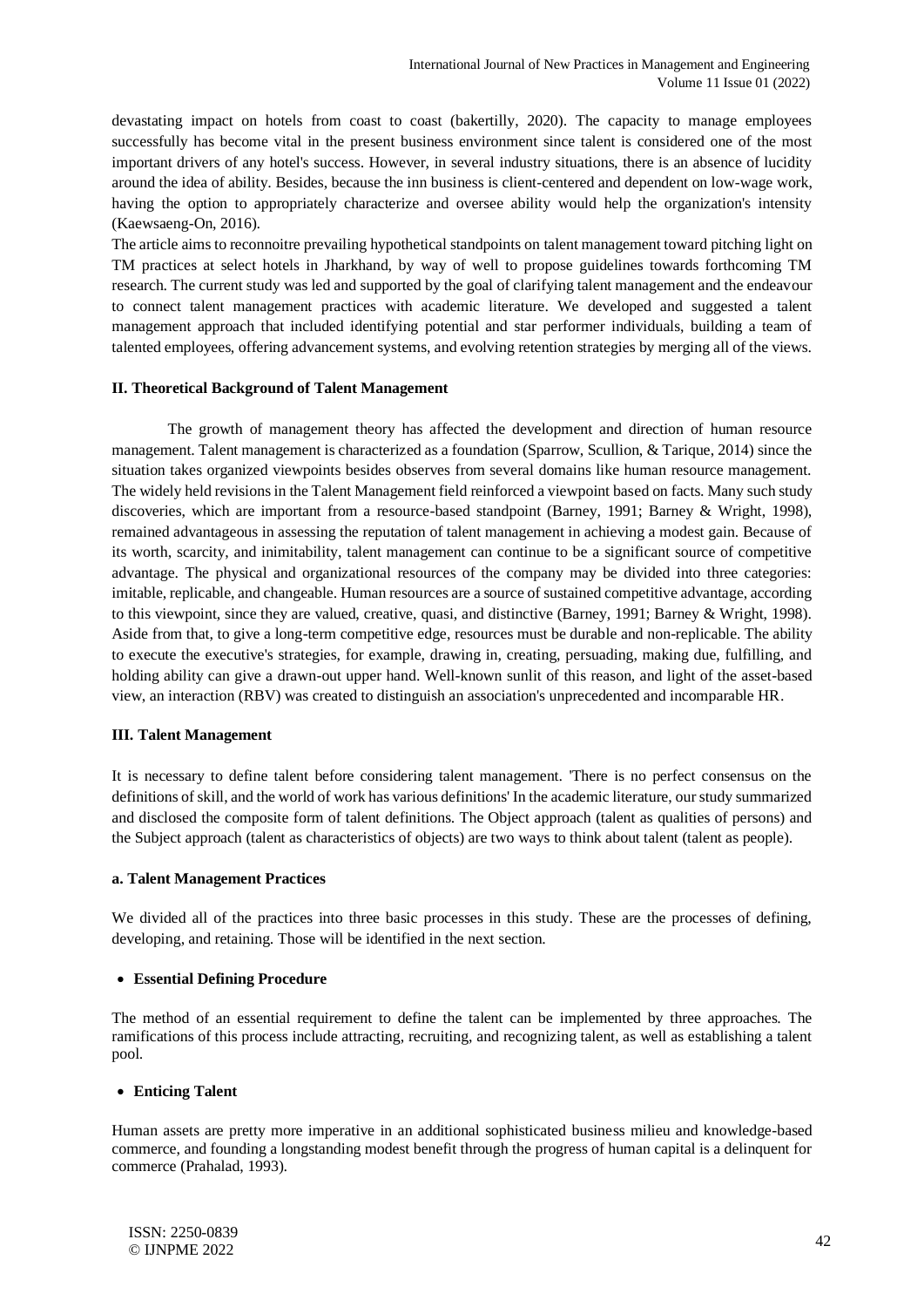As per the outcome, attaining talent to acquire viable advantage is an exertion for industries. (Trank 2002).

### • **Acquiring and Identifying Talent**

Employing is just one component towards hiring the right employee who can be an asset to the organization. It isn't a direct reference to the hiring process. Talent recruitment, forecasting and reward management, training and development, and talent nurturing are the foundations of the recruitment procedure. The sourcing strategies used in the talent acquisition process are frequently divided into two categories: offshoring and nearshoring (Rothwell,2003). Outsourcing talent is done with the help of consulting firms such as head-hunters. The process of identifying, locating, and selecting high-potential and high-performing executives is known as headhunting (Smith, 2004).

### • **Developing Talent Process**

Identification of individuals based on their potential and performance is the first step in the progression plan approach (Ross, 2013). Following the interest and recognition of the most significant employees, the question of how to nurture them to improve their ability and execution has arisen. Even though many firms promise incredible growth opportunities, it is difficult to keep up with this obligation over time (Younger, 2007).

#### • **Training**

Preparing through training programs is the single most significant part of ability the board cycle, alongside enrolling and recruiting, onboarding, execution of the executives, progression arranging, and authority (Downs, 2012). Representatives gain work-related capabilities, information, abilities, and ways of behaving through preparing, which is characterized as "a coordinated exertion by a firm to help the learning of occupation-related capabilities, data, abilities, and ways of behaving by representatives" (Noe et al., 2012: 271).

#### • **Retaining Talents**

The fundamental worries of worker commitment inside firms, as indicated by Deloitte's exploration (2005), are obtaining and holding top-notch representatives. Until the mid-1990s, firms accepted that enlisting top-notch workers from contenders was the most ideal choice. Nonetheless, they understood that they were attracting and losing the ability to contenders simultaneously (Cappelli, 2008). Organizations that work under the guideline of accomplishing an upper hand by drawing in and holding all those representatives can fill as far as enrolling, connecting with, and holding representatives.

#### • **Performance Management**

Since execution the board upholds individuals in working on their exhibition, it is viewed as an essential course of hierarchical viability (Gruman and Saks, 2011). Execution of the executives likewise helps firms in characterizing a worker's work and guaranteeing representative skill improvement in regions that influence hierarchical adequacy. Besides, adjusting grant results to individual accomplishment could prompt superior execution of the board (Khatri et al., 2010).

#### **V. Conclusion and Future Research Agenda**

While organizations and counselling associations are embracing TM techniques, there is as yet a deficiency of hypothetical structures in the scholarly community (Lewis, 2006; Al Ariss, 2014). The exploration (Heckman, 2006; Melah, 2009; Schiemann, 2014) made a huge commitment to the TM field by giving an intensive assessment of the procedures around here. Also, this exploration reveals insight into certain components and perspectives of TM. The asset-based viewpoint (RBV) clarified the inspirations of TM for associations, however, Tatou (2015) gave a basic evaluation, asking the TM field by shedding consideration on friendly capital,' which was neglected by RBV. We guaranteed a portion of the TM rehearses for the field by consolidating them into three methodologies by thinking about those perspectives. Since this study grounded a portion of the practices with scholastic writing, these introduced instruments might associate professional and scholarly interest inability the board.

Future examination of the results and outcomes of those TM strategies should be founded on these subjects. This has While organizations and counselling associations are embracing TM techniques, there is as yet a deficiency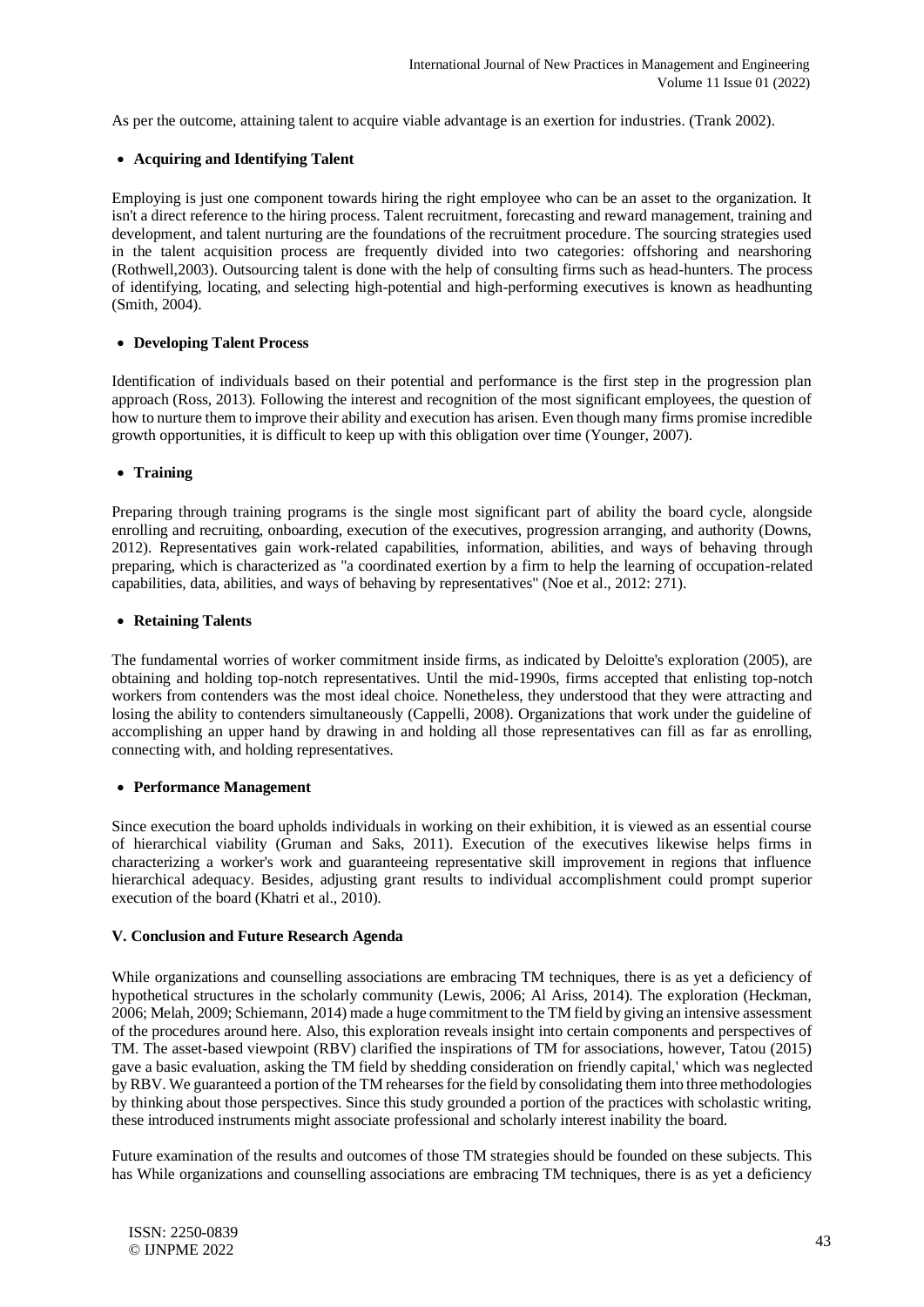of hypothetical structures in scholarly community (Lewis, 2006; Al Ariss, 2014). The exploration (Heckman, 2006; Melah, 2009; Schiemann, 2014) made a huge commitment to the TM field by giving an intensive assessment of the procedures around here. Also, this exploration reveals insight into certain components and perspectives of TM. The asset-based viewpoint (RBV) basically clarified the inspirations of TM for associations, however Tatou (2015) gave a basic evaluate, asking the TM field by shedding consideration on friendly capital,' which was neglected by RBV. We guaranteed a portion of the TM rehearses for the field by consolidating them into three methodologies by thinking about those perspectives. Since this study grounded a portion of the practices with scholastic writing, these introduced instruments might associate professional and scholarly interest in ability the board.

Future examination on the results and outcomes of those TM strategies should be founded on these subjects. This has assessed the effect of TM methods on individual and authoritative execution simpler. Leading an exact review that incorporates the execution of practices might be useful in characterizing aspects of TM. It might likewise give helpful bits of knowledge into the field of TM's'social capital.' While organizations and counselling associations are embracing TM techniques, there is as yet a deficiency of hypothetical structures in scholarly community (Lewis, 2006; Al Ariss, 2014). The exploration (Heckman, 2006; Melah, 2009; Schiemann, 2014) made a huge commitment to the TM field by giving an intensive assessment of the procedures around here. Also, this exploration reveals insight into certain components and perspectives of TM. The asset-based viewpoint (RBV) basically clarified the inspirations of TM for associations, however Tatou (2015) gave a basic evaluate, asking the TM field by shedding consideration on friendly capital,' which was neglected by RBV. We guaranteed a portion of the TM rehearses for the field by consolidating them into three methodologies by thinking about those perspectives. Since this study grounded a portion of the practices with scholastic writing, these introduced instruments might associate professional and scholarly interest in ability the board.

Future examination on the results and outcomes of those TM strategies should be founded on these subjects. This has assessed the effect of TM methods on individual and authoritative execution simpler. Leading an exact review that incorporates the execution of practices might be useful in characterizing aspects of TM. It might likewise give helpful bits of knowledge into the field of TM's'social capital.' While organizations and counselling associations are embracing TM techniques, there is as yet a deficiency of hypothetical structures in scholarly community (Lewis, 2006; Al Ariss, 2014). The exploration (Heckman, 2006; Melah, 2009; Schiemann, 2014) made a huge commitment to the TM field by giving an intensive assessment of the procedures around here. Also, this exploration reveals insight into certain components and perspectives of TM. The asset-based viewpoint (RBV) basically clarified the inspirations of TM for associations, however Tatou (2015) gave a basic evaluate, asking the TM field by shedding consideration on friendly capital,' which was neglected by RBV. We guaranteed a portion of the TM rehearses for the field by consolidating them into three methodologies by thinking about those perspectives. Since this study grounded a portion of the practices with scholastic writing, these introduced instruments might associate professional and scholarly interest in ability the board.

Future examination on the results and outcomes of those TM strategies should be founded on these subjects. This has assessed the effect of TM methods on individual and authoritative execution simpler. Leading an exact review that incorporates the execution of practices might be useful in characterizing aspects of TM. It might likewise give helpful bits of knowledge into the field of TM's'social capital.' While organizations and counselling associations are embracing TM techniques, there is as yet a deficiency of hypothetical structures in scholarly community (Lewis, 2006; Al Ariss, 2014). The exploration (Heckman, 2006; Melah, 2009; Schiemann, 2014) made a huge commitment to the TM field by giving an intensive assessment of the procedures around here. Also, this exploration reveals insight into certain components and perspectives of TM. The asset-based viewpoint (RBV) basically clarified the inspirations of TM for associations, however Tatou (2015) gave a basic evaluate, asking the TM field by shedding consideration on friendly capital,' which was neglected by RBV. We guaranteed a portion of the TM rehearses for the field by consolidating them into three methodologies by thinking about those perspectives. Since this study grounded a portion of the practices with scholastic writing, these introduced instruments might associate professional and scholarly interest in ability the board.

Future examination on the results and outcomes of those TM strategies should be founded on these subjects. This has assessed the effect of TM methods on individual and authoritative execution simpler. Leading an exact review that incorporates the execution of practices might be useful in characterizing aspects of TM. It might likewise give helpful bits of knowledge into the field of TM's'social capital.' While organizations and counselling associations are embracing TM techniques, there is as yet a deficiency of hypothetical structures in scholarly community (Lewis, 2006; Al Ariss, 2014). The exploration (Heckman, 2006; Melah, 2009; Schiemann, 2014) made a huge commitment to the TM field by giving an intensive assessment of the procedures around here. Also, this exploration reveals insight into certain components and perspectives of TM. The asset-based viewpoint (RBV)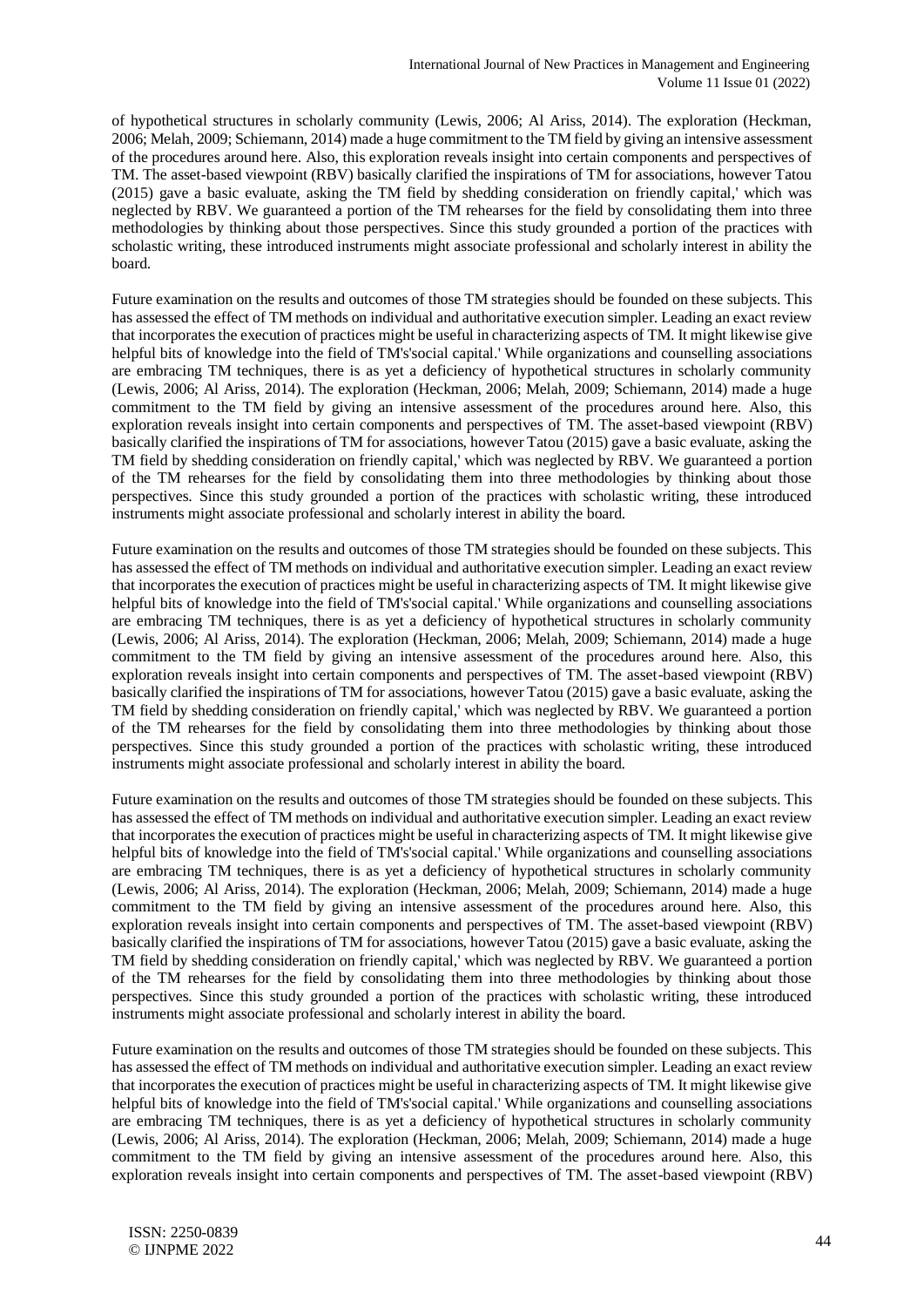basically clarified the inspirations of TM for associations, however Tatou (2015) gave a basic evaluate, asking the TM field by shedding consideration on friendly capital,' which was neglected by RBV. We guaranteed a portion of the TM rehearses for the field by consolidating them into three methodologies by thinking about those perspectives. Since this study grounded a portion of the practices with scholastic writing, these introduced instruments might associate professional and scholarly interest in ability the board.

Future examination on the results and outcomes of those TM strategies should be founded on these subjects. This has assessed the effect of TM methods on individual and authoritative execution simpler. Leading an exact review that incorporates the execution of practices might be useful in characterizing aspects of TM. It might likewise give helpful bits of knowledge into the field of TM's'social capital.' While organizations and counselling associations are embracing TM techniques, there is as yet a deficiency of hypothetical structures in scholarly community (Lewis, 2006; Al Ariss, 2014). The exploration (Heckman, 2006; Melah, 2009; Schiemann, 2014) made a huge commitment to the TM field by giving an intensive assessment of the procedures around here. Also, this exploration reveals insight into certain components and perspectives of TM. The asset-based viewpoint (RBV) basically clarified the inspirations of TM for associations, however Tatou (2015) gave a basic evaluate, asking the TM field by shedding consideration on friendly capital,' which was neglected by RBV. We guaranteed a portion of the TM rehearses for the field by consolidating them into three methodologies by thinking about those perspectives. Since this study grounded a portion of the practices with scholastic writing, these introduced instruments might associate professional and scholarly interest in ability the board.

Future examination on the results and outcomes of those TM strategies should be founded on these subjects. This has assessed the effect of TM methods on individual and authoritative execution simpler. Leading an exact review that incorporates the execution of practices might be useful in characterizing aspects of TM. It might likewise give helpful bits of knowledge into the field of TM's'social capital.' While organizations and counselling associations are embracing TM techniques, there is as yet a deficiency of hypothetical structures in scholarly community (Lewis, 2006; Al Ariss, 2014). The exploration (Heckman, 2006; Melah, 2009; Schiemann, 2014) made a huge commitment to the TM field by giving an intensive assessment of the procedures around here. Also, this exploration reveals insight into certain components and perspectives of TM. The asset-based viewpoint (RBV) basically clarified the inspirations of TM for associations, however Tatou (2015) gave a basic evaluate, asking the TM field by shedding consideration on friendly capital,' which was neglected by RBV. We guaranteed a portion of the TM rehearses for the field by consolidating them into three methodologies by thinking about those perspectives. Since this study grounded a portion of the practices with scholastic writing, these introduced instruments might associate professional and scholarly interest in ability the board.

Future examination on the results and outcomes of those TM strategies should be founded on these subjects. This has assessed the effect of TM methods on individual and authoritative execution simpler. Leading an exact review that incorporates the execution of practices might be useful in characterizing aspects of TM. It might likewise give helpful bits of knowledge into the field of TM's'social capital.' While organizations and counseling associations are embracing TM techniques, there is as yet a deficiency of hypothetical structures in scholarly community (Lewis, 2006; Al Ariss, 2014). The exploration (Heckman, 2006; Melah, 2009; Schiemann, 2014) made a huge commitment to the TM field by giving an intensive assessment of the procedures around here. Also, this exploration reveals insight into certain components and perspectives of TM. The asset-based viewpoint (RBV) basically clarified the inspirations of TM for associations, however Tatou (2015) gave a basic evaluate, asking the TM field by shedding consideration on friendly capital,' which was neglected by RBV. We guaranteed a portion of the TM rehearses for the field by consolidating them into three methodologies by thinking about those perspectives. Since this study grounded a portion of the practices with scholastic writing, these introduced instruments might associate professional and scholarly interest in ability the board.

Future examination on the results and outcomes of those TM strategies should be founded on these subjects. This has assessed the effect of TM methods on individual and authoritative execution simpler. Leading an exact review that incorporates the execution of practices might be useful in characterizing aspects of TM. It might likewise give helpful bits of knowledge into the field of TM's'social capital. 'Assessed the effect of TM methods on individual and authoritative execution simpler. Leading an exact review that incorporates the execution of practices might be useful in characterizing aspects of TM. It might likewise give helpful bits of knowledge into the field of TM's'social capital.

#### **Acknowledgement**

I am grateful to Dr. Arvind Hans, Associate Professor, Management, Usha Martin University, Ranchi, Jharkhand for his guidance and support throughout the research process.